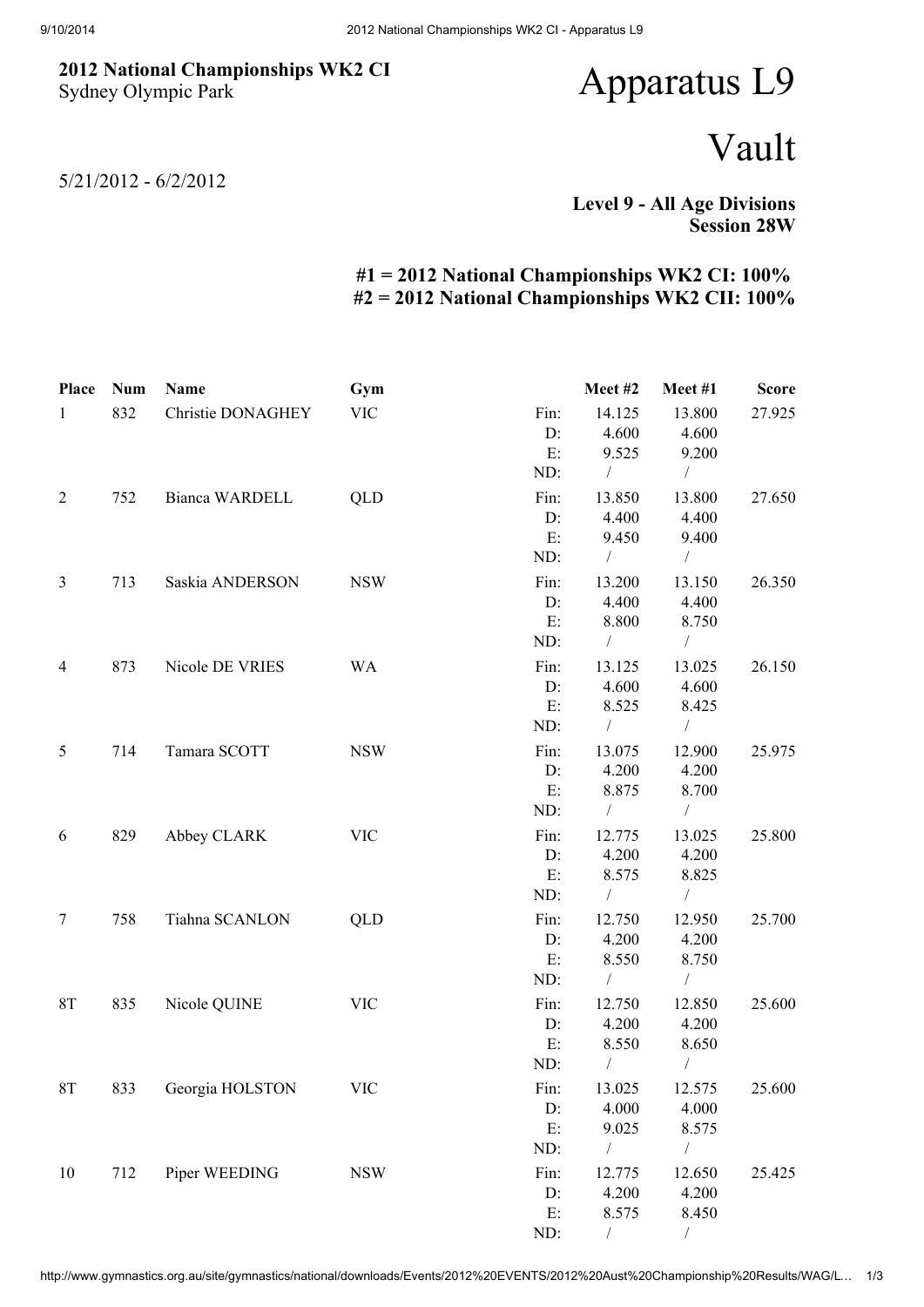| 9/10/2014 |     |                     |            | 2012 National Championships WK2 CI - Apparatus L9 |                                           |                                            |        |
|-----------|-----|---------------------|------------|---------------------------------------------------|-------------------------------------------|--------------------------------------------|--------|
| 11T       | 831 | Christine BONFADINI | <b>VIC</b> | Fin:<br>D:<br>E:<br>ND:                           | 12.650<br>4.200<br>8.450<br>$\sqrt{2}$    | 12.725<br>4.200<br>8.525<br>$\overline{ }$ | 25.375 |
| 11T       | 751 | Abbie BENSTEAD      | QLD        | Fin:<br>D:<br>E:<br>ND:                           | 12.675<br>4.200<br>8.475<br>$\sqrt{2}$    | 12.700<br>4.200<br>8.500<br>$\sqrt{2}$     | 25.375 |
| 11T       | 754 | Jessica BAX         | QLD        | Fin:<br>D:<br>E:                                  | 12.675<br>4.200<br>8.475                  | 12.700<br>4.200<br>8.500                   | 25.375 |
| 14        | 834 | Janey NESTADT       | <b>VIC</b> | ND:<br>Fin:<br>D:<br>E:                           | $\sqrt{2}$<br>12.650<br>4.200<br>8.450    | $\sqrt{2}$<br>12.625<br>4.200<br>8.425     | 25.275 |
| 15        | 785 | Jocelyn STEPHENS    | SA         | ND:<br>Fin:<br>D:<br>E:                           | $\sqrt{2}$<br>12.600<br>4.000<br>8.600    | $\sqrt{2}$<br>12.650<br>4.000<br>8.650     | 25.250 |
| 16        | 670 | Teaghan HOGG        | <b>ACT</b> | ND:<br>Fin:<br>D:<br>E:                           | $\sqrt{2}$<br>12.550<br>4.200<br>8.350    | Т<br>12.650<br>4.200<br>8.450              | 25.200 |
| 17        | 666 | Gemma FALLON        | <b>ACT</b> | ND:<br>Fin:<br>D:<br>E:                           | $\sqrt{2}$<br>12.600<br>4.200<br>8.400    | $\sqrt{2}$<br>12.575<br>4.200<br>8.375     | 25.175 |
| 18        | 872 | Alana DOUST         | <b>WA</b>  | ND:<br>Fin:<br>D:<br>E:                           | $\sqrt{2}$<br>12.825<br>4.200<br>8.625    | $\bigg)$<br>12.300<br>4.200<br>8.100       | 25.125 |
| 19        | 709 | Jessica STANTON     | <b>NSW</b> | ND:<br>Fin:<br>D:<br>E:                           | $\sqrt{2}$<br>12.425<br>4.200<br>8.225    | $\overline{1}$<br>12.650<br>4.200<br>8.450 | 25.075 |
| $20\,$    | 708 | Jade BARBAR         | <b>NSW</b> | ND:<br>Fin:<br>D:<br>E:                           | $\sqrt{2}$<br>12.275<br>4.200<br>8.075    | $\sqrt{2}$<br>12.425<br>4.200<br>8.225     | 24.700 |
| 21        | 755 | Larissa LUM         | QLD        | ND:<br>Fin:<br>D:                                 | $\sqrt{2}$<br>12.200<br>3.200             | $\sqrt{2}$<br>11.900<br>3.200              | 24.100 |
| 22        | 756 | Leah NELSON         | QLD        | E:<br>ND:<br>Fin:<br>D:                           | 9.000<br>$\frac{1}{2}$<br>11.950<br>3.200 | 8.700<br>$\sqrt{2}$<br>12.025<br>3.200     | 23.975 |
| 23        | 710 | Katelyn MILLS       | <b>NSW</b> | E:<br>ND:<br>Fin:<br>D:                           | 8.750<br>$\sqrt{2}$<br>11.925<br>4.400    | 8.825<br>$\sqrt{2}$<br>12.000<br>4.400     | 23.925 |
| 24        | 757 | Madisen SHEPPARD    | QLD        | E:<br>ND:<br>Fin:<br>D:                           | 7.525<br>$\sqrt{2}$<br>11.850<br>4.200    | 7.600<br>$\sqrt{2}$<br>11.825<br>4.200     | 23.675 |
|           |     |                     |            | E:<br>ND:                                         | 7.650                                     | 7.625                                      |        |